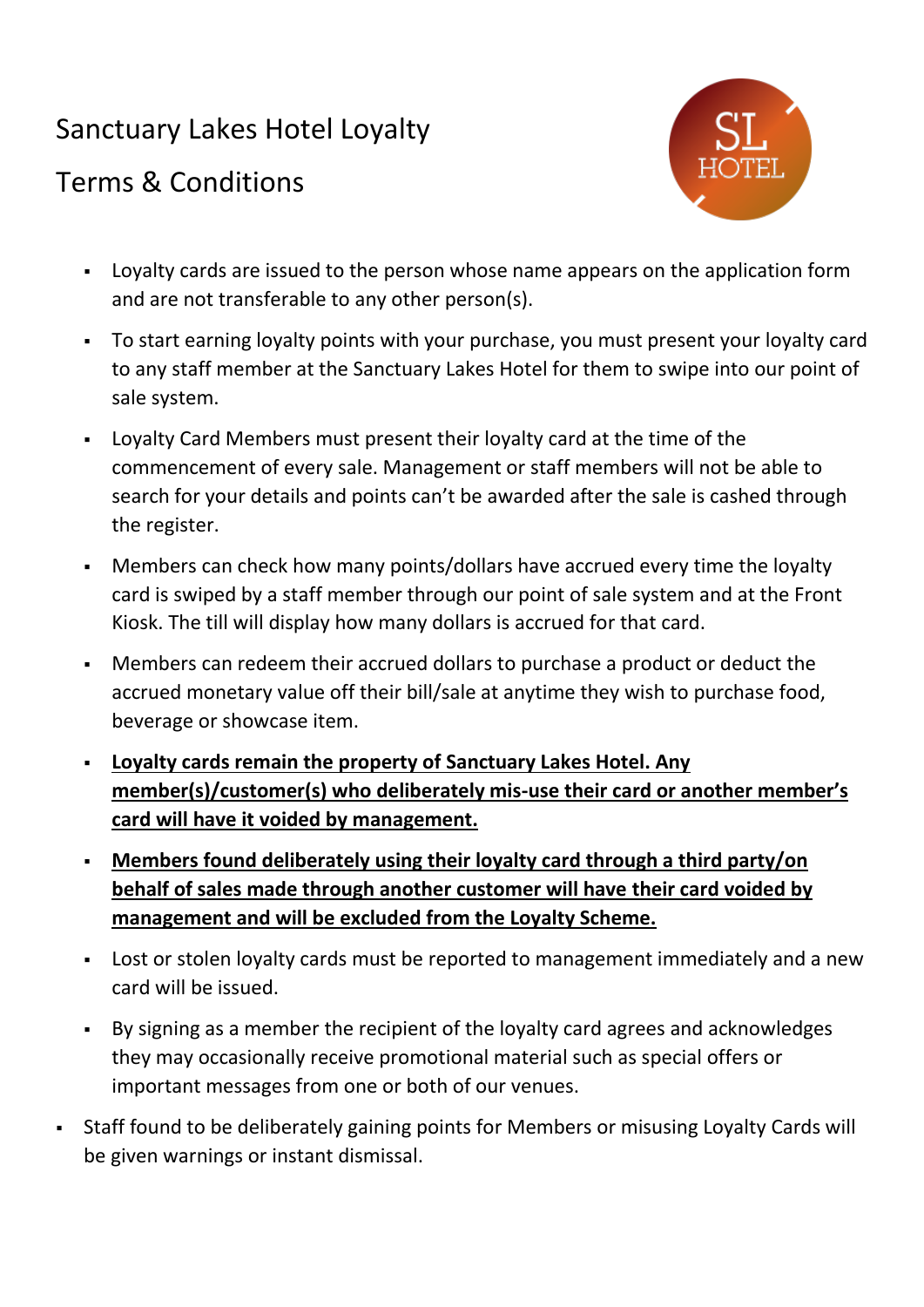The Venue Operators may suspend your membership in the Program to investigate your membership and the use of your Card if the Venue Operators become aware or reasonably believes that your membership has errors, has been misused, has been subject to unauthorised use, that you may not be gambling responsibly and/or is directed by a government authority to do so. A Venue Operator will notify you in writing of such suspension.

The Venue Operators may at their sole discretion immediately terminate your membership of the Program if the Venue Operators determine, acting reasonably that:

(a) You are in breach of the Rules or any procedures, policies or rules imposed by the Venue Operators;

(b) You are or become an Excluded Person;

(c) Based on statements made by you, that you may not be gambling responsibly;

(d) You do not comply with the terms and conditions relating to any Third Party Offer;

(e) You misuse your Card or have used the Card of another person; and/or

(f) You behave in a manner which the Venue Operators (in their sole discretion) consider to be dishonest, offensive, disruptive, intimidating, illegal and/or improper.

If your membership is cancelled pursuant to clause

(a) the Venue Operators will notify you of the cancellation in writing;

(b) any Points you have accumulated will automatically be forfeited (unless the Venue Operators determine otherwise);

(c) you will not be eligible to receive any benefits offered under the Program; and

(d) you must immediately return your Card to a Venue Operator.

14.4 If you die, your membership will be automatically cancelled and your Points will be deemed to be immediately forfeited.

## **TERMINATION OF THE PROGRAM BY THE VENUE OPERATORS**

The Venue Operators reserve the right to, at any time and from time to time, cancel the Program in whole or in part or suspend it for any period for any reason after giving 30 days' notice on the Website or on the Kiosk.

You acknowledge and agree that the Venue Operators make no representation or warranty that the Program will continue to be available for any period of time.

If the Venue Operators cancel the Program pursuant to this clause 15, you will have 30 days from the date of the Venue Operators' notice to redeem all Points. Points not redeemed after this time will be forfeited.

### **CONSEQUENCES OF SUSPENSION OR TERMINATION**

If your membership in the Program is terminated for any reason;

(a) all benefits associated with the Program whether they have accrued or not will lapse; and

(b) notwithstanding any other provisions in these Rules, you will not receive any marketing or promotional materials in relation to Gaming Machines and gaming products and services from the date your membership in the Program is cancelled.

If your membership in the Program is terminated for any reason and you subsequently become eligible to re-join the Program, you must complete a new membership application form.

Notwithstanding any other provisions in these Rules, if your membership in the Program is suspended for any reason you will not receive any marketing or promotional materials in relation to Gaming Machines and gaming products and services during the period of suspension.

You agree that the Venue Operators and Tabcorp will not be liable for any loss or damage whatsoever which you or anyone else may suffer as a result of any termination or suspension of your membership in the Program.

Terms and Conditions are subject to change without notice